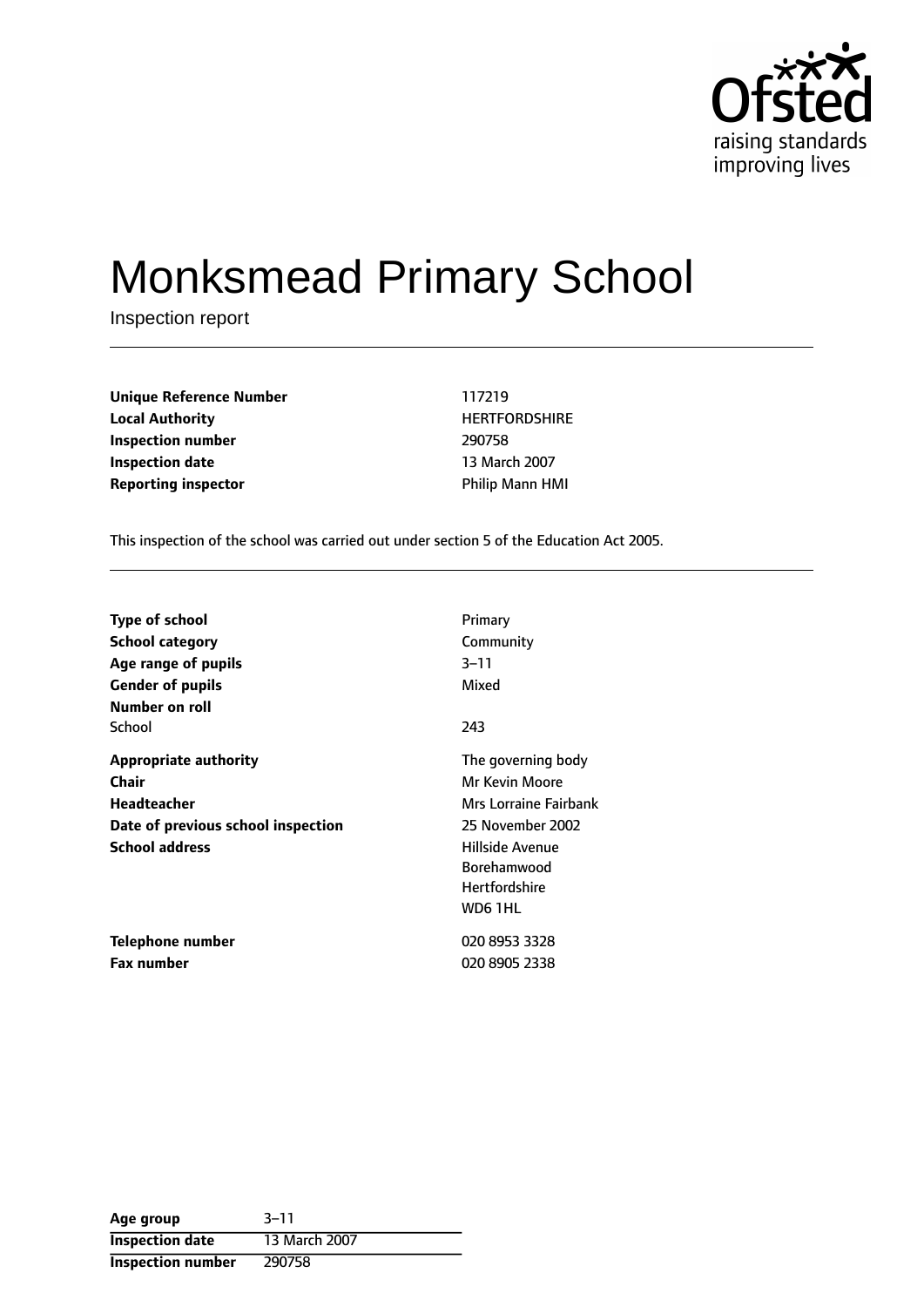.

© Crown copyright 2007

#### Website: www.ofsted.gov.uk

This document may be reproduced in whole or in part for non-commercial educational purposes, provided that the information quoted is reproduced without adaptation and the source and date of publication are stated.

Further copies of this report are obtainable from the school. Under the Education Act 2005, the school must provide a copy of this report free of charge to certain categories of people. A charge not exceeding the full cost of reproduction may be made for any other copies supplied.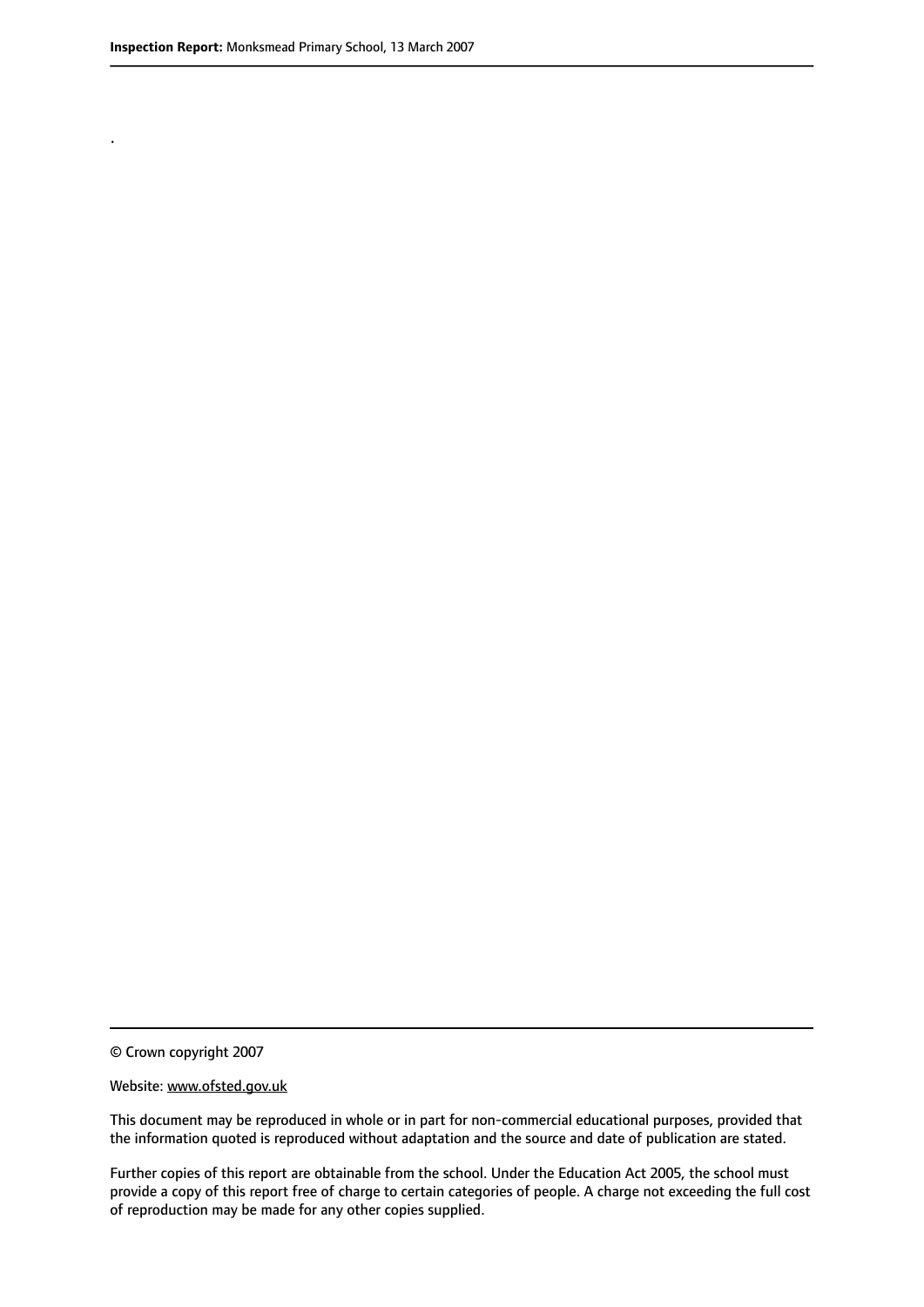# **Introduction**

The inspection was carried out by one of Her Majesty's Inspectors.

### **Description of the school**

Monksmead Primary School is about average in size, located in a mixed residential area of Borehamwood with pockets of social deprivation. The children's starting points in the reception are generally in line with national expectations but low in communication, language and literacy skills. An average number of pupils experience learning difficulties and the proportion entitled to free school meals is broadly average. The majority of pupils are White British but about a fifth come from a range of different ethnic backgrounds. The proportion of pupils whose home language is not English is average overall, with several pupils at the early stages of language acquisition in English. The school has gained several awards including National Healthy School Status and Investors in People.

### **Key for inspection grades**

| Outstanding  |
|--------------|
|              |
| Satisfactory |
| Inadequate   |
|              |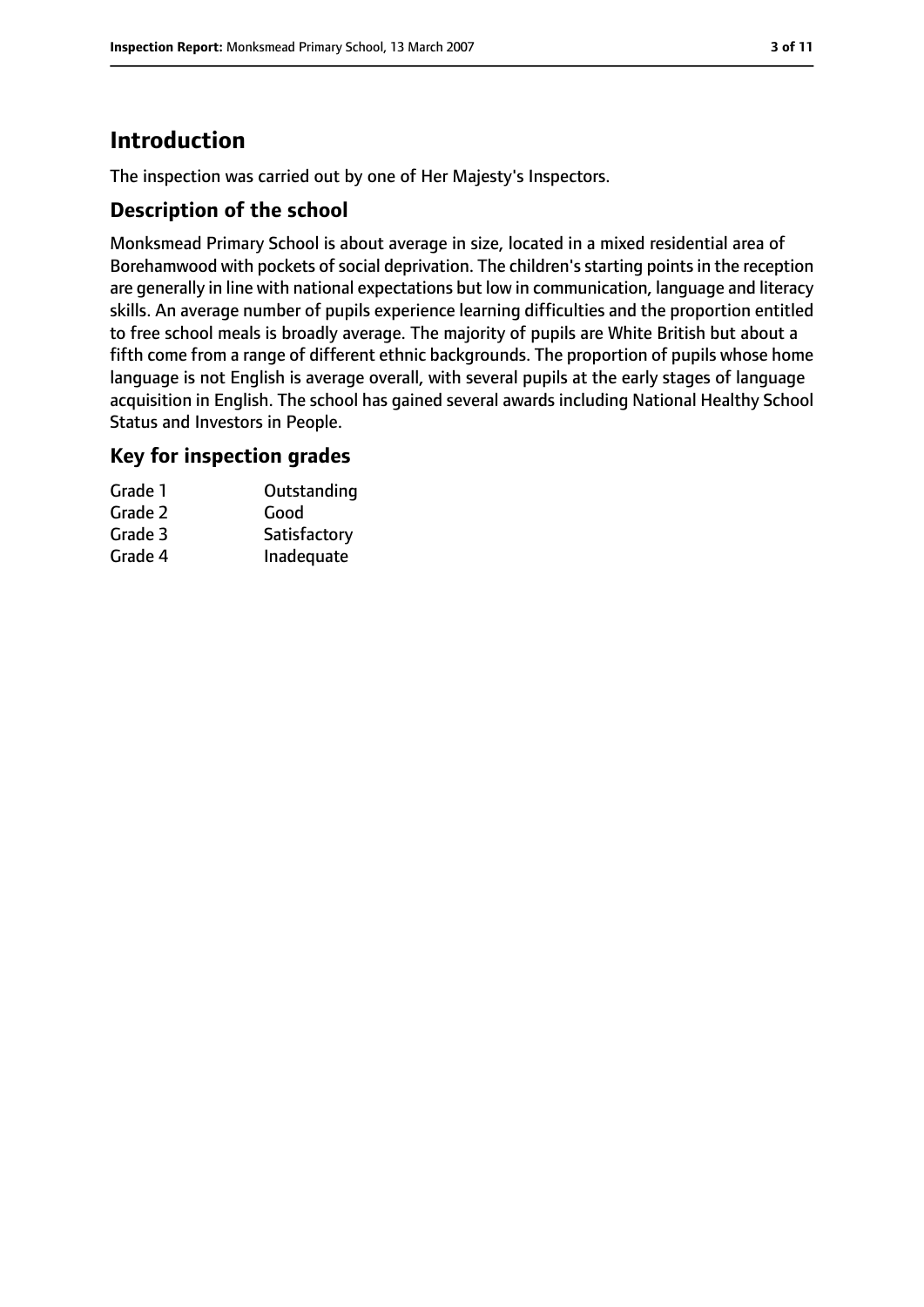# **Overall effectiveness of the school**

#### **Grade: 2**

The school, through its self-evaluation, judges itself to be good in all aspects of its work. Overall, the inspection findings are in general agreement with this view but they also identify a number of outstanding features. For instance, this is a school that sets out to create a happy, stimulating climate for learning where everyone is valued and respected. It achieves this with great success. This is because under the excellent leadership and management of the headteacher, the staff work as a very effective team to provide a very extensive range of vibrant, exciting and relevant learning opportunities for all pupils. Everyone counts in this very inclusive and effective school, where pupils achieve well to attain high standards in many subjects by the time they move on to secondary school.

The personal development and well-being of pupils are excellent. The very good behaviour of pupils and their extremely positive attitudes to learning make a significant contribution to their overall achievements. Pupils speak with great pride and affection about their school. Behaviour in lessons and around the school is exemplary. Attendance is good because all pupils love coming to school. Pupils respond particularly well to the many opportunities provided for them to develop their spiritual, moral, social and cultural development. Displays of their stunning artwork created to celebrate the cultures of others fully exemplify this outstanding provision.

The quality of teaching and learning is good, with examples of outstanding work evident within the school. Parents are overwhelmingly supportive of the work of the staff and one commented, 'It is a wonderful school, the staff are always approachable, courteous and professional'. Teamwork amongst the staff is a significant strength. The core skills of literacy and numeracy are taught well. Lessons are very well planned and a wide range of resources are used effectively to support pupils' learning. All teachers record the individual progress of pupils in great detail but the marking of pupils' work is inconsistent in quality. As a result, not all pupils are provided with good information about what they need to do next to improve.

The curriculum for all pupils, including those children in the Foundation Stage, is outstanding. A strong emphasis is placed on practical activity and very effective links are made between subjects to make learning lively and meaningful to pupils. Excellent levels of care, support and guidance are provided for all pupils and the monitoring and assessment of their progress is very thorough. Procedures for the safeguarding of pupils are very robust. Very strong partnerships exist with other organisations and individuals to promote the achievement and well-being of pupils.

Governance is good overall. Governors are very supportive of the school's work and they play a vital role in its overall development. Their understanding of the school's strengths and weaknesses is based on informal observations rather than on systematic and more formal evaluation of its work. Taking all factors into account the school provides very good value for money.

### **What the school should do to improve further**

- Improve the quality of teachers' marking and target setting for pupils.
- Involve the governors more effectively in monitoring and evaluating the work of the school.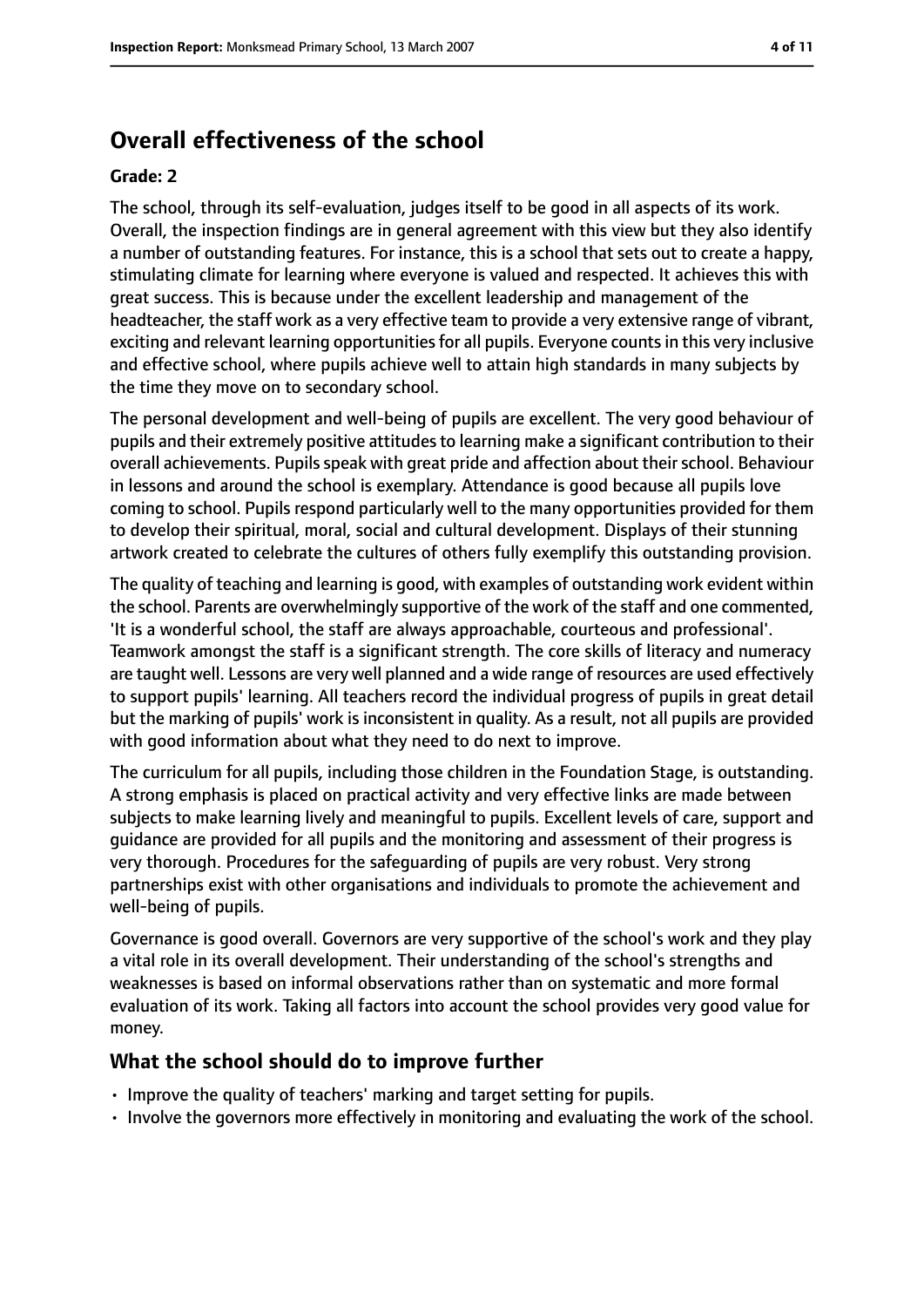# **Achievement and standards**

#### **Grade: 2**

Achievement is good overall. The starting points of children who enter the reception class are generally in line with national expectations. These children make good progress and standards are generally above expectations in all areas of learning by the time they start in Year 1. Consistently good teaching ensures that pupils continue to make good progress across the school. This is especially so in English and science, where significantly above average standards are confirmed by the 2006 national tests at the end of Key Stage 2; however standards in these tests are only average in mathematics. Analysis of this data indicates that boys in this year group out-performed girls by a significant margin.

Inspection evidence confirms that the school is successfully reversing this difference through the more effective teaching of numeracy skills. All teachers now place a stronger emphasis on practical activity and problem solving. As a result, achievement in mathematics is now good, with that of the girls in Year 6 now matching that of the boys. This better achievement is because girls find the practical activities fun and teachers set challenging targets for them to achieve. Teacher assessments confirm that standards in mathematics are now back to the previously high levels seen in 2004 and consistent with the high standards being attained in English and science.

The achievement of pupils with learning difficulties and/or disabilities is good because support is very carefully matched to their needs. Those pupils whose home language is not English make equally good and sometimes rapid progress.

## **Personal development and well-being**

#### **Grade: 1**

Pupils' personal development and well-being are excellent. All pupils are very proud of their school and many talk with considerable pride about all the interesting things provided for them to do and learn. Levels of attendance are good. Behaviour is very good and confirmed by the very positive comments made by parents during the inspection. Pupils state that there is an absence of bullying and racist behaviour. However, they confirm that when it has occurred it has been dealt with very quickly by staff. Detailed records kept by the school support this view.

All pupils respond very well to the school's inclusive climate for learning, good teaching and outstanding levels of care and support. Their attitudes towards learning are excellent. All of them are growing into responsible and mature individuals with a clear sense of right and wrong and a healthy approach to life. They respond very well to opportunities for learning cooperatively, practical activity and solving problems. The very high quality art work, singing and music-making by pupils is a reflection of the outstanding level of provision for their spiritual, moral, social and cultural development. For example, the creation of indigenous Australian paintings, Indian door hangings, miniature Japanese gardens and African drumming are providing a real insight into the cultures of others around the world. Furthermore, pupils exhibit a strong sense of citizenship and community spirit through their contribution to the school council and charitable activity.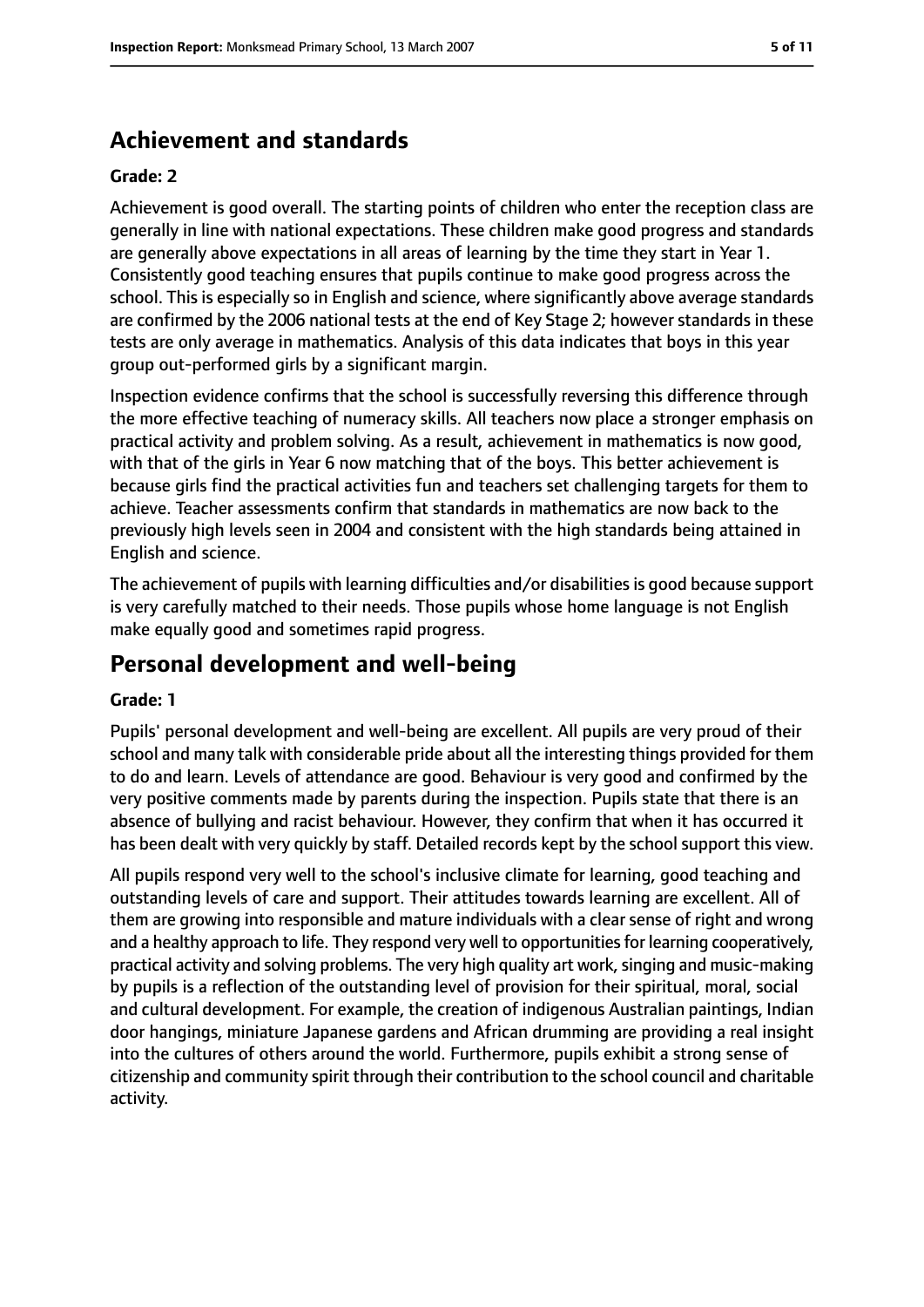# **Quality of provision**

## **Teaching and learning**

#### **Grade: 2**

Inspection evidence and the headteacher's very effective monitoring confirm that teaching and learning are good overall. Much of it is good, with examples of outstanding practice evident around the school. Very good planning, brisk pace to learning and the very good use of resources are key strengths observed in many lessons. Information and communication technology is used especially well to support pupils' learning. Opportunities for pupils to be fully engaged in practical activities and partner work are common features, making a significant contribution to achievement. Although all teachers gather a wealth of information about the pupils' achievements and personal development, the marking of pupils' work is inconsistent in quality; ranging from just satisfactory to very good. In the best examples, marking is detailed, informative and makes good reference to targets. This is not always the case and some pupils are not always clear about what they need to do next to improve. Some do not fully know their targets for literacy and numeracy. The school has rightly identified the need for teachers to improve marking and provide more opportunities for pupils to assess their own learning.

### **Curriculum and other activities**

#### **Grade: 1**

The curriculum is outstanding. It is broad and balanced, with an extensive range of interesting and varied activities planned for pupils both in and out of lessons. Good links are built into termly topics to ensure that learning is very meaningful for pupils. For instance, excellent use is made of the outdoor environment to develop pupils' numeracy skills and levels of mathematical understanding. A very strong feature is the development of cultural understanding through art and music. Provision in the Foundation Stage is outstanding because learning is very well structured and there is a very good balance between adult directed activity and children learning through play. Furthermore, provision for pupils with learning difficulties and/or disabilities is very good. Likewise, those pupils whose home language is not English are very effectively supported in the classrooms. The very experienced team of teaching assistants play a vital role in this level of support and provision for pupils in extra need.

### **Care, guidance and support**

#### **Grade: 1**

The level of care, guidance and support provided for all pupils is outstanding. As a result, pupils feel safe in the school and know who to turn to if they are in difficulty or worried. Procedures for safeguarding pupils are very robust and the vetting of all adults working with pupils is rigorous. All staff provide very good levels of care and guidance for all pupils. The pupils' academic performance and personal development are monitored comprehensively and action is quickly taken to provide extra support if needed. Further guidance and support is provided through well managed homework programmes and very good levels of communication with parents and carers of pupils.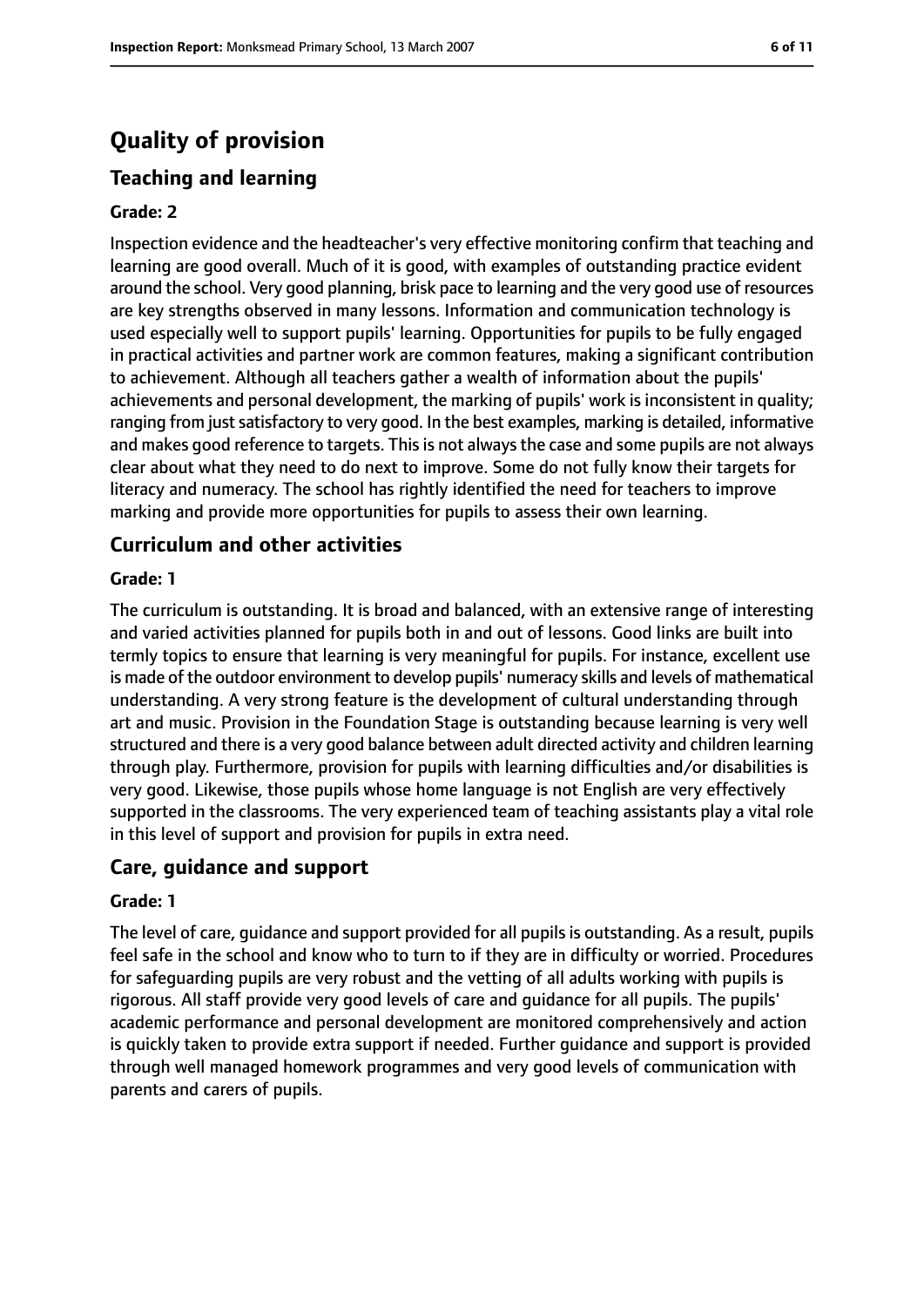## **Leadership and management**

#### **Grade: 2**

Leadership and management are good overall, with some significant strengths. The excellent leadership of the headteacher is driving forward school improvement effectively. Expectations are very high, and all pupils are provided with equal opportunities to develop their talents and succeed. The headteacher is supported by capable senior leadership team and staff who work together as a very effective team. Much has been achieved since the previous inspection and the capacity for further development is excellent.

Self-evaluation and improvement planning are good overall. The monitoring of teaching and learning is very impressive. It is very carefully aimed at improving the quality of pupils' learning through the systematic development of teaching skills across the school. Governors are very supportive and play a vital role in school improvement. Their monitoring role is more limited and based on informal observations rather than focused evaluations. This limits their ability to make well-informed strategic decisions based on a very clear understanding of the school's strengths and weaknesses. Their overall governance of the school is good and individual governors are fully involved in the life of the school.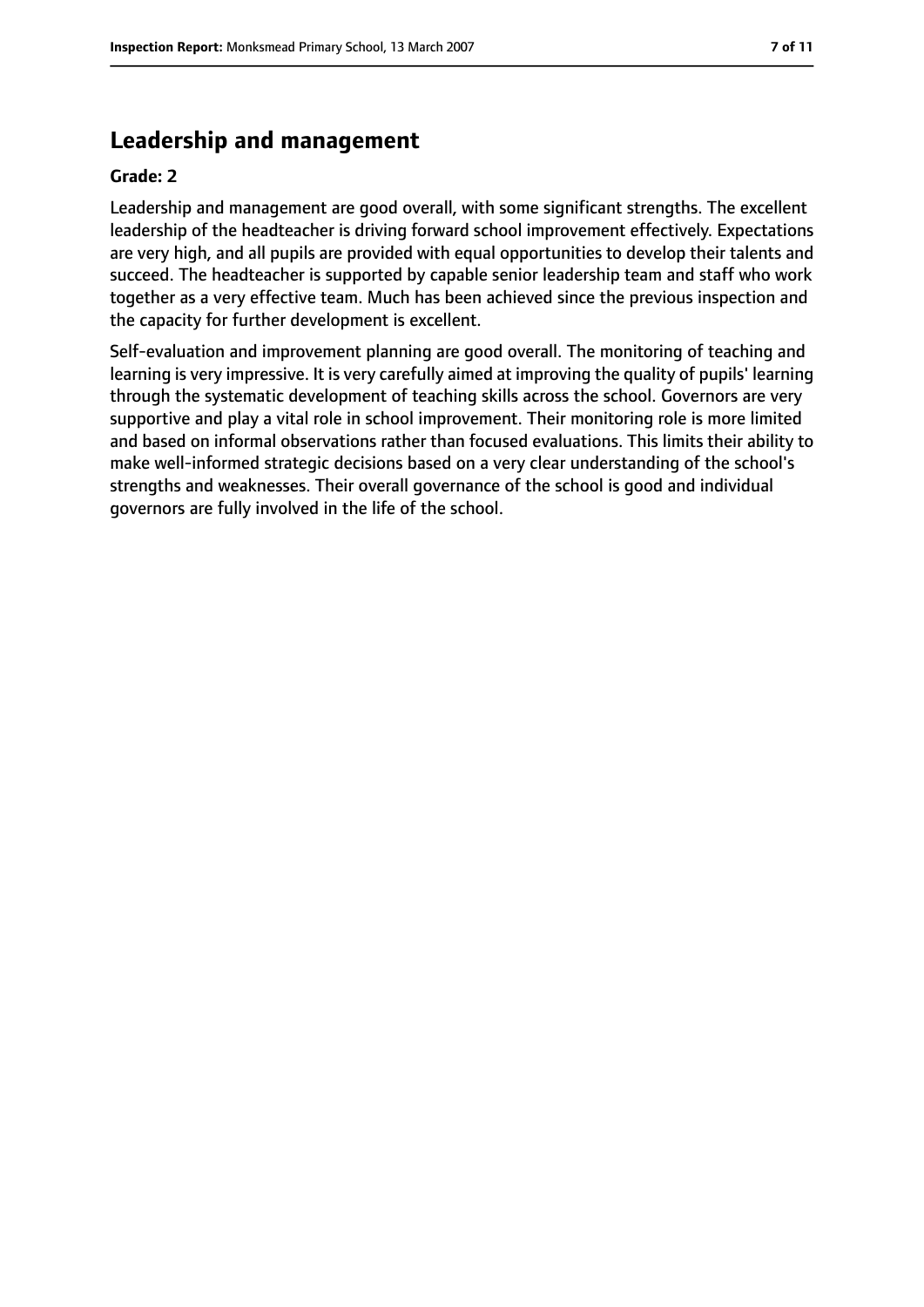**Any complaints about the inspection or the report should be made following the procedures set out in the guidance 'Complaints about school inspection', which is available from Ofsted's website: www.ofsted.gov.uk.**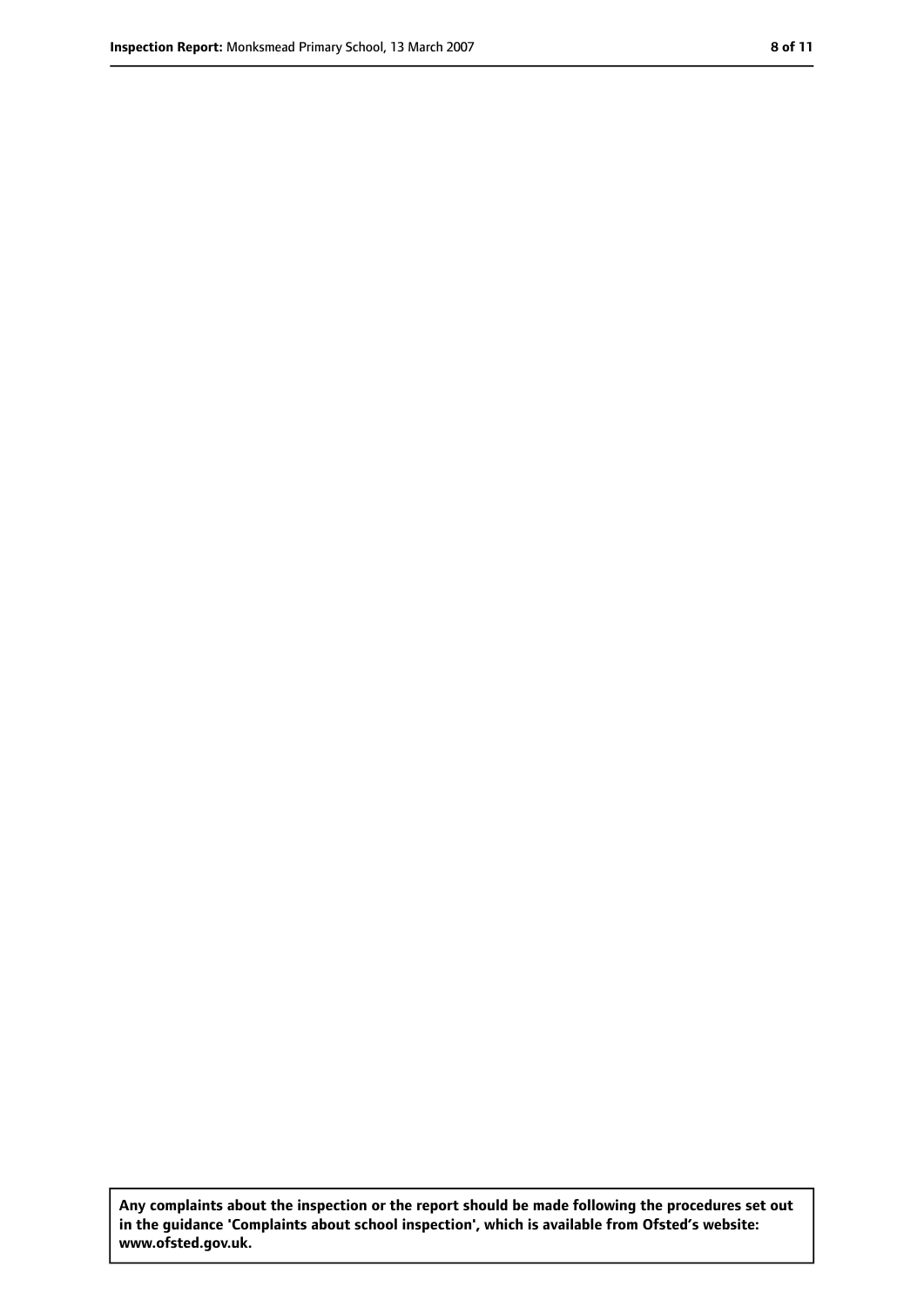#### **Annex A**

# **Inspection judgements**

| Key to judgements: grade 1 is outstanding, grade 2 good, grade 3 satisfactory, and grade 4 $\,$ | <b>School</b>  |
|-------------------------------------------------------------------------------------------------|----------------|
| inadequate                                                                                      | <b>Overall</b> |

## **Overall effectiveness**

| How effective, efficient and inclusive is the provision of education, integrated<br>care and any extended services in meeting the needs of learners? |     |
|------------------------------------------------------------------------------------------------------------------------------------------------------|-----|
| How well does the school work in partnership with others to promote learners'<br>well-being?                                                         |     |
| The quality and standards in the Foundation Stage                                                                                                    |     |
| The effectiveness of the school's self-evaluation                                                                                                    |     |
| The capacity to make any necessary improvements                                                                                                      |     |
| Effective steps have been taken to promote improvement since the last<br>inspection                                                                  | Yes |

## **Achievement and standards**

| How well do learners achieve?                                                                               |  |
|-------------------------------------------------------------------------------------------------------------|--|
| The standards <sup>1</sup> reached by learners                                                              |  |
| How well learners make progress, taking account of any significant variations between<br>groups of learners |  |
| How well learners with learning difficulties and disabilities make progress                                 |  |

## **Personal development and well-being**

| How good is the overall personal development and well-being of the<br>learners? |  |
|---------------------------------------------------------------------------------|--|
|                                                                                 |  |
| The extent of learners' spiritual, moral, social and cultural development       |  |
| The behaviour of learners                                                       |  |
| The attendance of learners                                                      |  |
| How well learners enjoy their education                                         |  |
| The extent to which learners adopt safe practices                               |  |
| The extent to which learners adopt healthy lifestyles                           |  |
| The extent to which learners make a positive contribution to the community      |  |
| How well learners develop workplace and other skills that will contribute to    |  |
| their future economic well-being                                                |  |

## **The quality of provision**

| $\mid$ How effective are teaching and learning in meeting the full range of the $\mid$<br>  learners' needs?               |  |
|----------------------------------------------------------------------------------------------------------------------------|--|
| $\mid$ How well do the curriculum and other activities meet the range of needs $\mid$<br>$\mid$ and interests of learners? |  |
| How well are learners cared for, quided and supported?                                                                     |  |

 $^1$  Grade 1 - Exceptionally and consistently high; Grade 2 - Generally above average with none significantly below average; Grade 3 - Broadly average to below average; Grade 4 - Exceptionally low.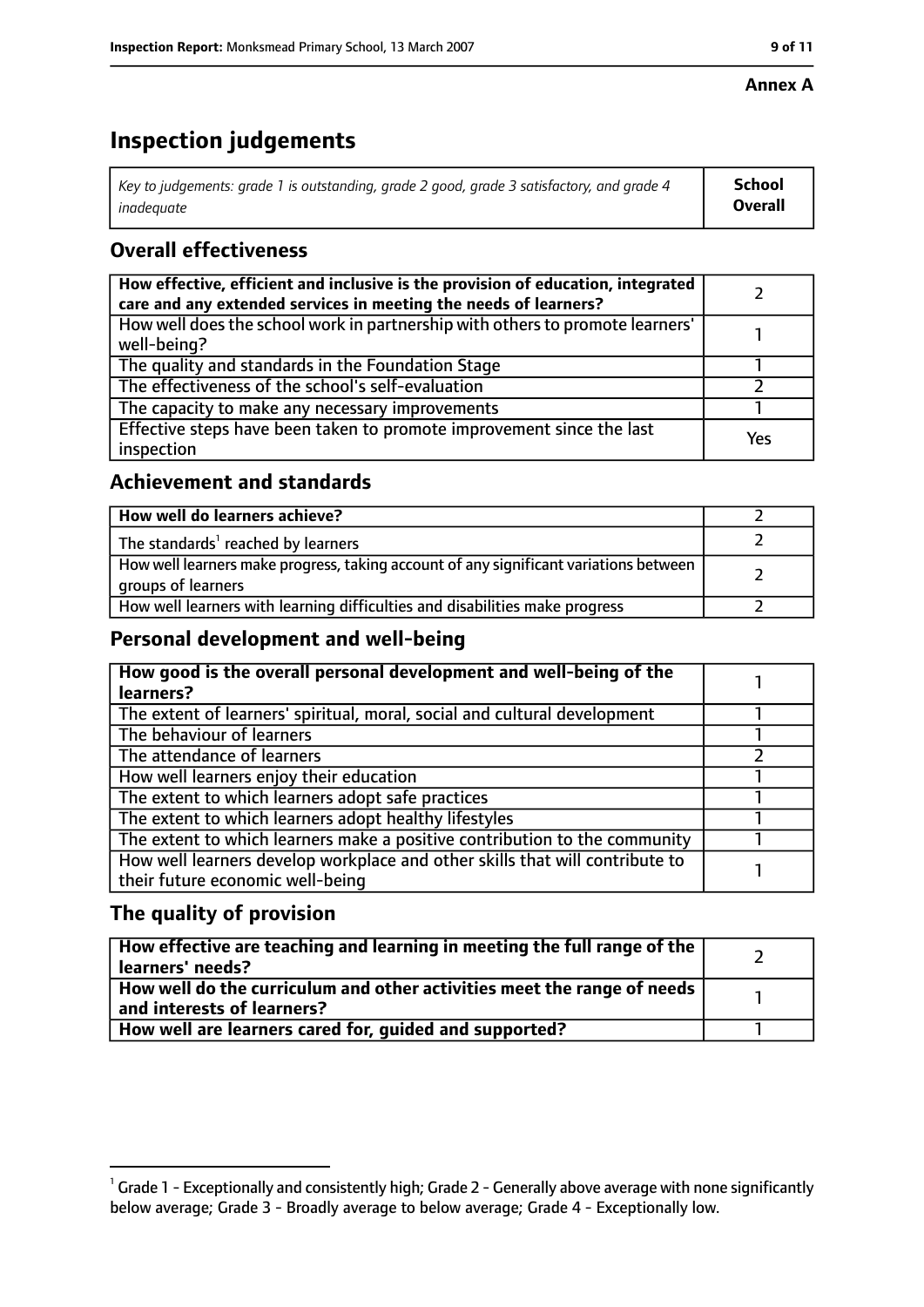# **Leadership and management**

| How effective are leadership and management in raising achievement<br>and supporting all learners?                                              |           |
|-------------------------------------------------------------------------------------------------------------------------------------------------|-----------|
| How effectively leaders and managers at all levels set clear direction leading<br>to improvement and promote high quality of care and education |           |
| How effectively performance is monitored, evaluated and improved to meet<br>challenging targets                                                 |           |
| How well equality of opportunity is promoted and discrimination tackled so<br>that all learners achieve as well as they can                     |           |
| How effectively and efficiently resources, including staff, are deployed to<br>achieve value for money                                          |           |
| The extent to which governors and other supervisory boards discharge their<br>responsibilities                                                  |           |
| Do procedures for safequarding learners meet current government<br>requirements?                                                                | Yes       |
| Does this school require special measures?                                                                                                      | <b>No</b> |
| Does this school require a notice to improve?                                                                                                   | No        |